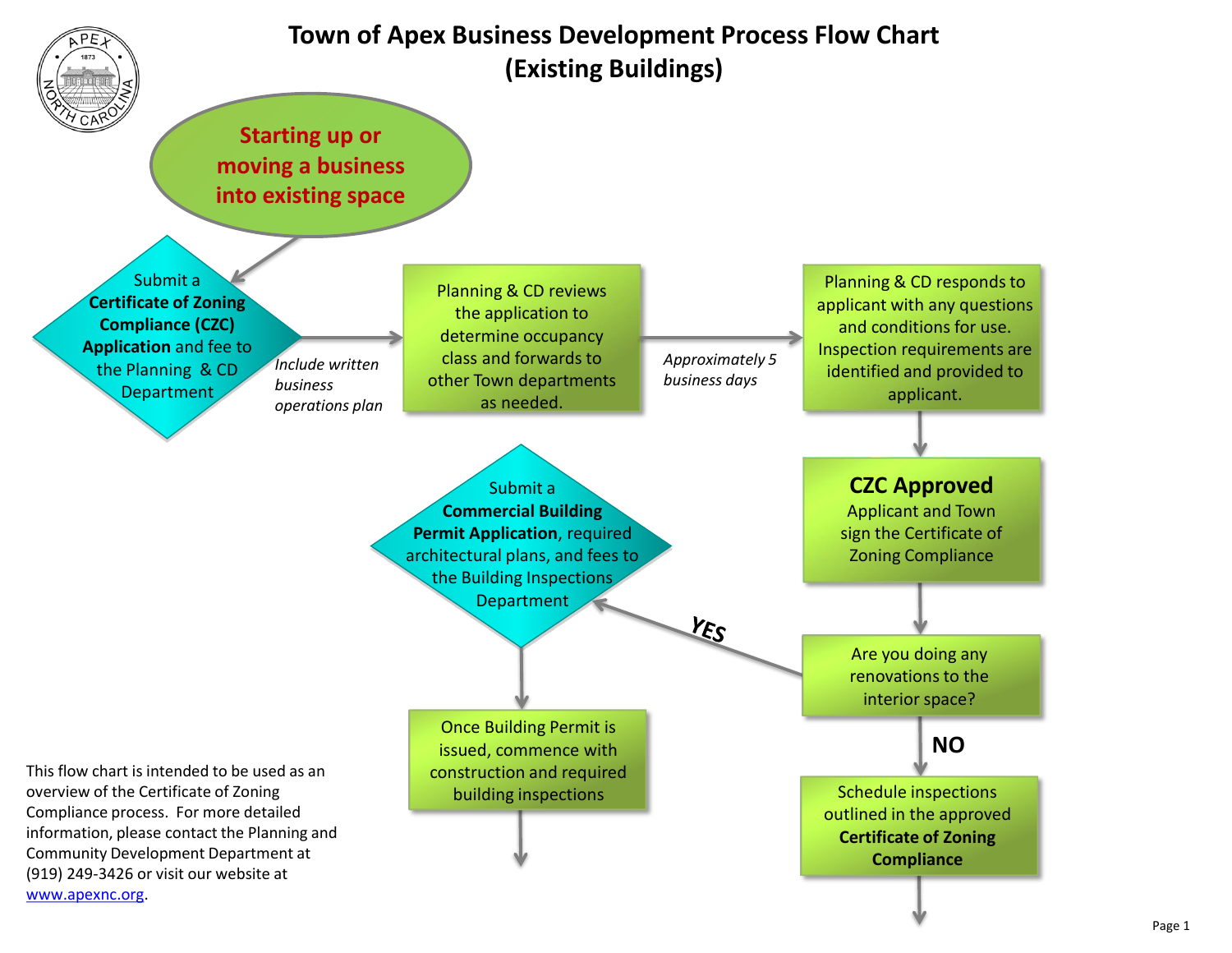

representative. Accounts established for non-incorporated business' will require the Social Security number and signature of the individual operating the business. Deposits for commercial accounts are based on two month's average bill for the location.